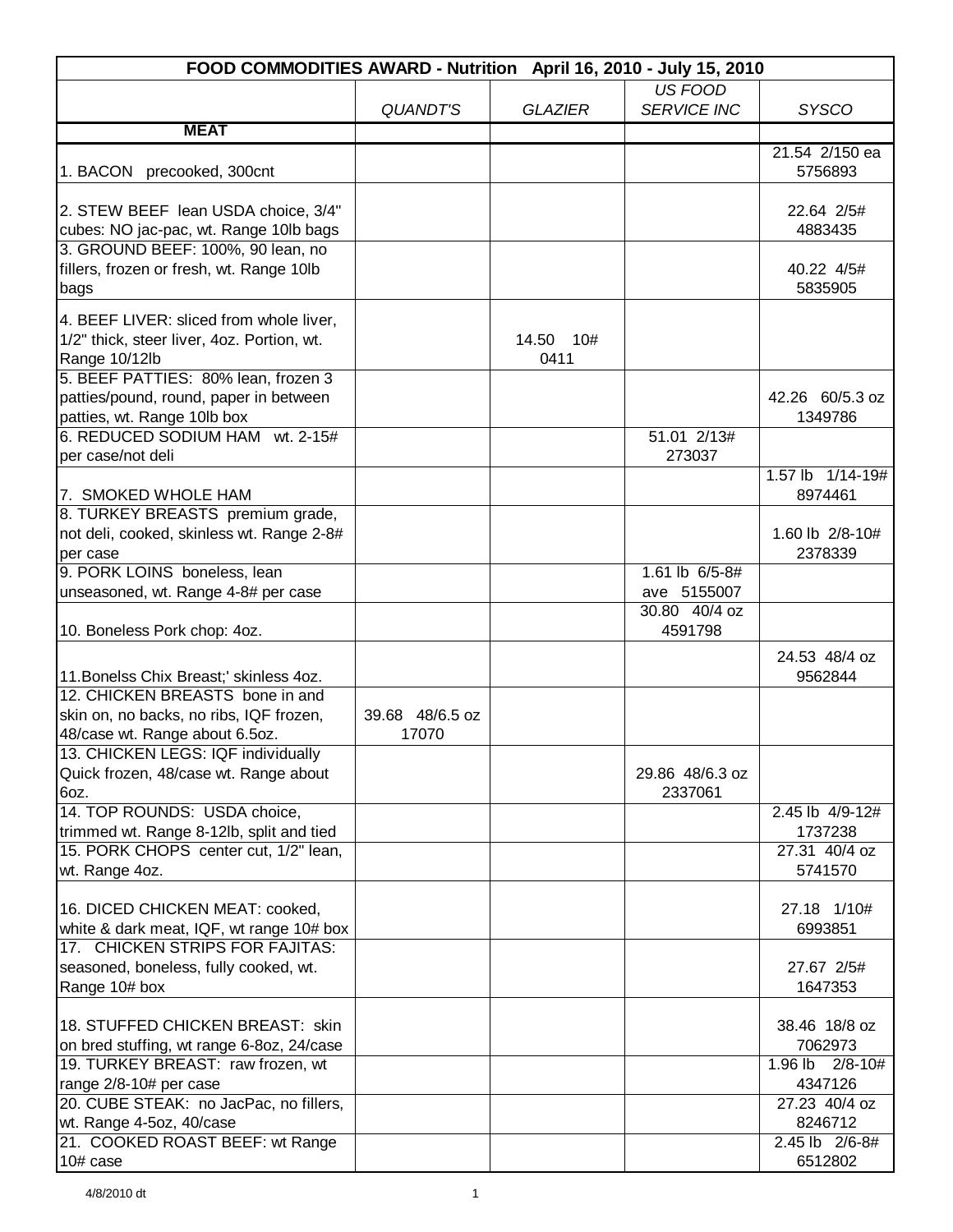| 22. SALISBURY STEAK: wt. 4oz, 10#<br>49.88 120/4 oz<br>2334480<br>case/JakPac acceptable<br>20.31 2/5#<br>23. ITALIAN SAUSAGE LINKS: wt. 4oz.<br>1968130<br>24. PORK BREAKFAST SAUSAGE<br>18.71 160/1 oz<br>1589506<br>LINKS, cooked 1oz.<br>37.03 48/6 oz<br>25. BONELESS CHICKEN BREAST<br>9562885<br>36.60 36/4 oz<br>26. CHICKEN CORDON BLEU<br>1624329<br>27. PRECOOKED SLICED MEATLOAF<br>35.96 76/3.15 oz<br><b>DELUXE</b><br>2138121<br>15.63 4/5#<br>28. GROUND TURKEY<br>7268279<br><b>FROZEN MEAT</b><br>1. PORK BBQ RIBETTES: cooked,<br>23.00 53/3 oz<br>100/case<br>7154263<br>2. BREADED VEAL PATTY with<br>24.89 36/4.5oz<br>CHEESE: 40/case<br>30429<br>3. STUFFED PEPPERS W/SAUCE:<br>44.57 4/83 oz<br>48/case<br>8156986<br>4. STUFFED CABBAGE W/SAUCE:<br>54.17 4/92 oz<br>48/case<br>8156978<br>5. BREADED FISH: uncooked 32/cse<br>34.57 10#<br>2431468<br>comparable to Pier 17<br>53.19 25 lb<br>6. BREADED FISH COOKED 48/CASE<br>0090423<br>20.81 40/4 oz<br>7. UNBREADED VEAL PATTY: 40Z.<br>2188803<br>27.17 60/2.75 oz<br>1042878<br>8. FROZEN MANICOTTI: 60/case 3oz.<br>20.21 10#<br>9527664<br>120/case<br>41.76 25#<br>10. PEPPERONI: sliced, 10# case<br>1752062<br>16.54 2/5#<br>11. ITALIAN SAUSAGE CUBES: cooked<br>2543064<br>12. BREADED CHICKEN PATTY: 30Z.,<br>11.89 52/3.1 oz<br>6482749<br>oven ready, white meat<br>49.67 40#<br>13. ITALIAN MEATBALLS: 10# BOX<br>4288577<br>18.68 10#<br>14. CUBED PORK<br>1534262<br>25.98 10#<br>1282540<br>15. PULLED TURKEY<br>16. HOT DOGS<br>13.37 10# 30500<br>40.25 2/10#<br>3014032<br>17. BABY BACK RIBS<br>15.63 160/1 oz<br>18. BREAKFAST TURKEY SAUSAGE<br>5393236<br>83.93 4/10# |                                 |          |                | US FOOD            |              |
|------------------------------------------------------------------------------------------------------------------------------------------------------------------------------------------------------------------------------------------------------------------------------------------------------------------------------------------------------------------------------------------------------------------------------------------------------------------------------------------------------------------------------------------------------------------------------------------------------------------------------------------------------------------------------------------------------------------------------------------------------------------------------------------------------------------------------------------------------------------------------------------------------------------------------------------------------------------------------------------------------------------------------------------------------------------------------------------------------------------------------------------------------------------------------------------------------------------------------------------------------------------------------------------------------------------------------------------------------------------------------------------------------------------------------------------------------------------------------------------------------------------------------------------------------------------------------------------------------------------------------------------------------------------------------|---------------------------------|----------|----------------|--------------------|--------------|
|                                                                                                                                                                                                                                                                                                                                                                                                                                                                                                                                                                                                                                                                                                                                                                                                                                                                                                                                                                                                                                                                                                                                                                                                                                                                                                                                                                                                                                                                                                                                                                                                                                                                              |                                 | QUANDT'S | <b>GLAZIER</b> | <b>SERVICE INC</b> | <b>SYSCO</b> |
|                                                                                                                                                                                                                                                                                                                                                                                                                                                                                                                                                                                                                                                                                                                                                                                                                                                                                                                                                                                                                                                                                                                                                                                                                                                                                                                                                                                                                                                                                                                                                                                                                                                                              |                                 |          |                |                    |              |
|                                                                                                                                                                                                                                                                                                                                                                                                                                                                                                                                                                                                                                                                                                                                                                                                                                                                                                                                                                                                                                                                                                                                                                                                                                                                                                                                                                                                                                                                                                                                                                                                                                                                              |                                 |          |                |                    |              |
|                                                                                                                                                                                                                                                                                                                                                                                                                                                                                                                                                                                                                                                                                                                                                                                                                                                                                                                                                                                                                                                                                                                                                                                                                                                                                                                                                                                                                                                                                                                                                                                                                                                                              |                                 |          |                |                    |              |
|                                                                                                                                                                                                                                                                                                                                                                                                                                                                                                                                                                                                                                                                                                                                                                                                                                                                                                                                                                                                                                                                                                                                                                                                                                                                                                                                                                                                                                                                                                                                                                                                                                                                              |                                 |          |                |                    |              |
|                                                                                                                                                                                                                                                                                                                                                                                                                                                                                                                                                                                                                                                                                                                                                                                                                                                                                                                                                                                                                                                                                                                                                                                                                                                                                                                                                                                                                                                                                                                                                                                                                                                                              |                                 |          |                |                    |              |
|                                                                                                                                                                                                                                                                                                                                                                                                                                                                                                                                                                                                                                                                                                                                                                                                                                                                                                                                                                                                                                                                                                                                                                                                                                                                                                                                                                                                                                                                                                                                                                                                                                                                              |                                 |          |                |                    |              |
|                                                                                                                                                                                                                                                                                                                                                                                                                                                                                                                                                                                                                                                                                                                                                                                                                                                                                                                                                                                                                                                                                                                                                                                                                                                                                                                                                                                                                                                                                                                                                                                                                                                                              |                                 |          |                |                    |              |
|                                                                                                                                                                                                                                                                                                                                                                                                                                                                                                                                                                                                                                                                                                                                                                                                                                                                                                                                                                                                                                                                                                                                                                                                                                                                                                                                                                                                                                                                                                                                                                                                                                                                              |                                 |          |                |                    |              |
|                                                                                                                                                                                                                                                                                                                                                                                                                                                                                                                                                                                                                                                                                                                                                                                                                                                                                                                                                                                                                                                                                                                                                                                                                                                                                                                                                                                                                                                                                                                                                                                                                                                                              |                                 |          |                |                    |              |
|                                                                                                                                                                                                                                                                                                                                                                                                                                                                                                                                                                                                                                                                                                                                                                                                                                                                                                                                                                                                                                                                                                                                                                                                                                                                                                                                                                                                                                                                                                                                                                                                                                                                              |                                 |          |                |                    |              |
|                                                                                                                                                                                                                                                                                                                                                                                                                                                                                                                                                                                                                                                                                                                                                                                                                                                                                                                                                                                                                                                                                                                                                                                                                                                                                                                                                                                                                                                                                                                                                                                                                                                                              |                                 |          |                |                    |              |
|                                                                                                                                                                                                                                                                                                                                                                                                                                                                                                                                                                                                                                                                                                                                                                                                                                                                                                                                                                                                                                                                                                                                                                                                                                                                                                                                                                                                                                                                                                                                                                                                                                                                              |                                 |          |                |                    |              |
|                                                                                                                                                                                                                                                                                                                                                                                                                                                                                                                                                                                                                                                                                                                                                                                                                                                                                                                                                                                                                                                                                                                                                                                                                                                                                                                                                                                                                                                                                                                                                                                                                                                                              |                                 |          |                |                    |              |
|                                                                                                                                                                                                                                                                                                                                                                                                                                                                                                                                                                                                                                                                                                                                                                                                                                                                                                                                                                                                                                                                                                                                                                                                                                                                                                                                                                                                                                                                                                                                                                                                                                                                              |                                 |          |                |                    |              |
|                                                                                                                                                                                                                                                                                                                                                                                                                                                                                                                                                                                                                                                                                                                                                                                                                                                                                                                                                                                                                                                                                                                                                                                                                                                                                                                                                                                                                                                                                                                                                                                                                                                                              |                                 |          |                |                    |              |
|                                                                                                                                                                                                                                                                                                                                                                                                                                                                                                                                                                                                                                                                                                                                                                                                                                                                                                                                                                                                                                                                                                                                                                                                                                                                                                                                                                                                                                                                                                                                                                                                                                                                              |                                 |          |                |                    |              |
|                                                                                                                                                                                                                                                                                                                                                                                                                                                                                                                                                                                                                                                                                                                                                                                                                                                                                                                                                                                                                                                                                                                                                                                                                                                                                                                                                                                                                                                                                                                                                                                                                                                                              |                                 |          |                |                    |              |
|                                                                                                                                                                                                                                                                                                                                                                                                                                                                                                                                                                                                                                                                                                                                                                                                                                                                                                                                                                                                                                                                                                                                                                                                                                                                                                                                                                                                                                                                                                                                                                                                                                                                              |                                 |          |                |                    |              |
|                                                                                                                                                                                                                                                                                                                                                                                                                                                                                                                                                                                                                                                                                                                                                                                                                                                                                                                                                                                                                                                                                                                                                                                                                                                                                                                                                                                                                                                                                                                                                                                                                                                                              |                                 |          |                |                    |              |
|                                                                                                                                                                                                                                                                                                                                                                                                                                                                                                                                                                                                                                                                                                                                                                                                                                                                                                                                                                                                                                                                                                                                                                                                                                                                                                                                                                                                                                                                                                                                                                                                                                                                              |                                 |          |                |                    |              |
|                                                                                                                                                                                                                                                                                                                                                                                                                                                                                                                                                                                                                                                                                                                                                                                                                                                                                                                                                                                                                                                                                                                                                                                                                                                                                                                                                                                                                                                                                                                                                                                                                                                                              |                                 |          |                |                    |              |
|                                                                                                                                                                                                                                                                                                                                                                                                                                                                                                                                                                                                                                                                                                                                                                                                                                                                                                                                                                                                                                                                                                                                                                                                                                                                                                                                                                                                                                                                                                                                                                                                                                                                              |                                 |          |                |                    |              |
|                                                                                                                                                                                                                                                                                                                                                                                                                                                                                                                                                                                                                                                                                                                                                                                                                                                                                                                                                                                                                                                                                                                                                                                                                                                                                                                                                                                                                                                                                                                                                                                                                                                                              |                                 |          |                |                    |              |
|                                                                                                                                                                                                                                                                                                                                                                                                                                                                                                                                                                                                                                                                                                                                                                                                                                                                                                                                                                                                                                                                                                                                                                                                                                                                                                                                                                                                                                                                                                                                                                                                                                                                              |                                 |          |                |                    |              |
|                                                                                                                                                                                                                                                                                                                                                                                                                                                                                                                                                                                                                                                                                                                                                                                                                                                                                                                                                                                                                                                                                                                                                                                                                                                                                                                                                                                                                                                                                                                                                                                                                                                                              |                                 |          |                |                    |              |
|                                                                                                                                                                                                                                                                                                                                                                                                                                                                                                                                                                                                                                                                                                                                                                                                                                                                                                                                                                                                                                                                                                                                                                                                                                                                                                                                                                                                                                                                                                                                                                                                                                                                              |                                 |          |                |                    |              |
|                                                                                                                                                                                                                                                                                                                                                                                                                                                                                                                                                                                                                                                                                                                                                                                                                                                                                                                                                                                                                                                                                                                                                                                                                                                                                                                                                                                                                                                                                                                                                                                                                                                                              |                                 |          |                |                    |              |
|                                                                                                                                                                                                                                                                                                                                                                                                                                                                                                                                                                                                                                                                                                                                                                                                                                                                                                                                                                                                                                                                                                                                                                                                                                                                                                                                                                                                                                                                                                                                                                                                                                                                              |                                 |          |                |                    |              |
|                                                                                                                                                                                                                                                                                                                                                                                                                                                                                                                                                                                                                                                                                                                                                                                                                                                                                                                                                                                                                                                                                                                                                                                                                                                                                                                                                                                                                                                                                                                                                                                                                                                                              |                                 |          |                |                    |              |
|                                                                                                                                                                                                                                                                                                                                                                                                                                                                                                                                                                                                                                                                                                                                                                                                                                                                                                                                                                                                                                                                                                                                                                                                                                                                                                                                                                                                                                                                                                                                                                                                                                                                              | 9. FROZEN STUFFED SHELLS: 20Z., |          |                |                    |              |
|                                                                                                                                                                                                                                                                                                                                                                                                                                                                                                                                                                                                                                                                                                                                                                                                                                                                                                                                                                                                                                                                                                                                                                                                                                                                                                                                                                                                                                                                                                                                                                                                                                                                              |                                 |          |                |                    |              |
|                                                                                                                                                                                                                                                                                                                                                                                                                                                                                                                                                                                                                                                                                                                                                                                                                                                                                                                                                                                                                                                                                                                                                                                                                                                                                                                                                                                                                                                                                                                                                                                                                                                                              |                                 |          |                |                    |              |
|                                                                                                                                                                                                                                                                                                                                                                                                                                                                                                                                                                                                                                                                                                                                                                                                                                                                                                                                                                                                                                                                                                                                                                                                                                                                                                                                                                                                                                                                                                                                                                                                                                                                              |                                 |          |                |                    |              |
|                                                                                                                                                                                                                                                                                                                                                                                                                                                                                                                                                                                                                                                                                                                                                                                                                                                                                                                                                                                                                                                                                                                                                                                                                                                                                                                                                                                                                                                                                                                                                                                                                                                                              |                                 |          |                |                    |              |
|                                                                                                                                                                                                                                                                                                                                                                                                                                                                                                                                                                                                                                                                                                                                                                                                                                                                                                                                                                                                                                                                                                                                                                                                                                                                                                                                                                                                                                                                                                                                                                                                                                                                              |                                 |          |                |                    |              |
|                                                                                                                                                                                                                                                                                                                                                                                                                                                                                                                                                                                                                                                                                                                                                                                                                                                                                                                                                                                                                                                                                                                                                                                                                                                                                                                                                                                                                                                                                                                                                                                                                                                                              |                                 |          |                |                    |              |
|                                                                                                                                                                                                                                                                                                                                                                                                                                                                                                                                                                                                                                                                                                                                                                                                                                                                                                                                                                                                                                                                                                                                                                                                                                                                                                                                                                                                                                                                                                                                                                                                                                                                              |                                 |          |                |                    |              |
|                                                                                                                                                                                                                                                                                                                                                                                                                                                                                                                                                                                                                                                                                                                                                                                                                                                                                                                                                                                                                                                                                                                                                                                                                                                                                                                                                                                                                                                                                                                                                                                                                                                                              |                                 |          |                |                    |              |
|                                                                                                                                                                                                                                                                                                                                                                                                                                                                                                                                                                                                                                                                                                                                                                                                                                                                                                                                                                                                                                                                                                                                                                                                                                                                                                                                                                                                                                                                                                                                                                                                                                                                              |                                 |          |                |                    |              |
|                                                                                                                                                                                                                                                                                                                                                                                                                                                                                                                                                                                                                                                                                                                                                                                                                                                                                                                                                                                                                                                                                                                                                                                                                                                                                                                                                                                                                                                                                                                                                                                                                                                                              |                                 |          |                |                    |              |
|                                                                                                                                                                                                                                                                                                                                                                                                                                                                                                                                                                                                                                                                                                                                                                                                                                                                                                                                                                                                                                                                                                                                                                                                                                                                                                                                                                                                                                                                                                                                                                                                                                                                              |                                 |          |                |                    |              |
|                                                                                                                                                                                                                                                                                                                                                                                                                                                                                                                                                                                                                                                                                                                                                                                                                                                                                                                                                                                                                                                                                                                                                                                                                                                                                                                                                                                                                                                                                                                                                                                                                                                                              |                                 |          |                |                    |              |
|                                                                                                                                                                                                                                                                                                                                                                                                                                                                                                                                                                                                                                                                                                                                                                                                                                                                                                                                                                                                                                                                                                                                                                                                                                                                                                                                                                                                                                                                                                                                                                                                                                                                              |                                 |          |                |                    |              |
|                                                                                                                                                                                                                                                                                                                                                                                                                                                                                                                                                                                                                                                                                                                                                                                                                                                                                                                                                                                                                                                                                                                                                                                                                                                                                                                                                                                                                                                                                                                                                                                                                                                                              |                                 |          |                |                    |              |
|                                                                                                                                                                                                                                                                                                                                                                                                                                                                                                                                                                                                                                                                                                                                                                                                                                                                                                                                                                                                                                                                                                                                                                                                                                                                                                                                                                                                                                                                                                                                                                                                                                                                              |                                 |          |                |                    |              |
|                                                                                                                                                                                                                                                                                                                                                                                                                                                                                                                                                                                                                                                                                                                                                                                                                                                                                                                                                                                                                                                                                                                                                                                                                                                                                                                                                                                                                                                                                                                                                                                                                                                                              |                                 |          |                |                    |              |
|                                                                                                                                                                                                                                                                                                                                                                                                                                                                                                                                                                                                                                                                                                                                                                                                                                                                                                                                                                                                                                                                                                                                                                                                                                                                                                                                                                                                                                                                                                                                                                                                                                                                              |                                 |          |                |                    |              |
|                                                                                                                                                                                                                                                                                                                                                                                                                                                                                                                                                                                                                                                                                                                                                                                                                                                                                                                                                                                                                                                                                                                                                                                                                                                                                                                                                                                                                                                                                                                                                                                                                                                                              | 19. UNBREADED FISH FILLETS 4 oz |          |                |                    | 8085698      |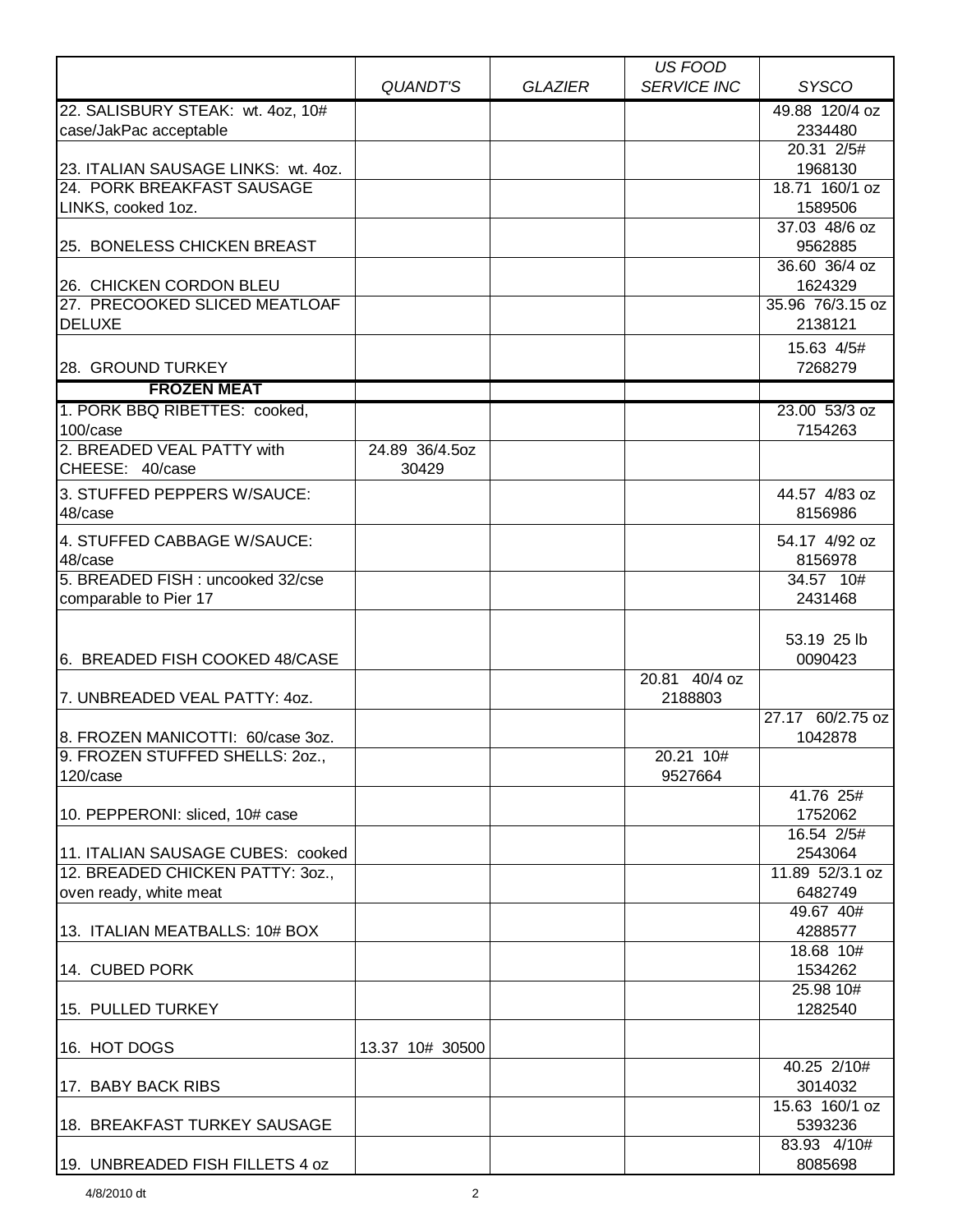|                                |                      |                      | <b>US FOOD</b>         |                           |
|--------------------------------|----------------------|----------------------|------------------------|---------------------------|
|                                | <b>QUANDT'S</b>      | <b>GLAZIER</b>       | <b>SERVICE INC</b>     | <b>SYSCO</b>              |
| 20. BREAKFAST SAUSAGE PATTIES  |                      |                      |                        | 17.44 10#<br>7131907      |
| <b>FISH</b>                    |                      |                      |                        |                           |
|                                |                      |                      | 32.82 6/66.5 oz        |                           |
| 1. TUNA FISH: 4# can           |                      |                      | 3333770                |                           |
| 2. TUNA FISH: 12 oz can        |                      |                      |                        | 40.68 24/12 oz<br>8524357 |
| <b>EGGS</b>                    |                      |                      |                        |                           |
|                                |                      |                      |                        | 26.76 2/10#               |
| 1. PEELED HARD COOKED: 20#     |                      |                      |                        | 5826500                   |
| 2. PASTEURIZED EGGS: 15/2#     |                      | 31.10 15/2#<br>81350 |                        |                           |
| 3. EGG PATTIES - frozen        |                      |                      |                        | 28.13 200/1 oz<br>9546797 |
| <b>PASTA</b>                   |                      |                      |                        |                           |
|                                | 11.86 10/2#          |                      |                        |                           |
| 1. SPAGHETTI                   | 6746                 |                      |                        |                           |
| 2. ELBOW MACARONI              |                      |                      |                        | 11.03 2/10#<br>0448753    |
| 3. ZITI                        |                      |                      |                        | 11.79 20#<br>0447508      |
|                                |                      |                      |                        | 19.92 2/10#               |
| 4. SPIRALS: tricolored         |                      |                      |                        | 5588017                   |
| 5. RICE: par boil              |                      |                      |                        | 11.66 25#<br>7905441      |
|                                |                      |                      | 8.70 10#               |                           |
| 6. LASAGNA NOODLES             |                      |                      | 997569                 |                           |
| 7. EGG NOODLES                 | $8.78$ 10/1#<br>6739 |                      |                        |                           |
|                                | 19.36 300/.65 oz     |                      |                        |                           |
| 8. FROZEN RAVIOLI              | 16095                |                      |                        |                           |
| <b>BAKING PRODUCTS</b>         |                      |                      |                        |                           |
| 1. FLOUR                       |                      |                      |                        | 13.81 2/25#<br>4014395    |
|                                | 26.09 50#            |                      |                        |                           |
| 2. SUGAR, GRANULATED           | 4610                 |                      |                        | 35.53 50#                 |
| 3. SUGAR, CONFECTIONERY        |                      |                      |                        | 1854918                   |
|                                |                      |                      | 32.82 50#              |                           |
| 4. SUGAR, BROWN                |                      |                      | 2033744                | 29.21 50#                 |
| 5. SHORTENING                  |                      |                      |                        | 4132007                   |
|                                |                      | 29.58 6/gal          |                        |                           |
| <b>6. VEGETABLE OIL</b>        |                      | 10162                |                        |                           |
| 7. CORN STARCH                 |                      |                      | 15.47 24/1#<br>4009908 |                           |
|                                | 11.97 12/2#          |                      |                        |                           |
| 8. BAKING SODA                 | 4440                 |                      |                        |                           |
| 9. BAKING POWDER               | 31.95 6/5#<br>4451   |                      |                        |                           |
|                                |                      |                      |                        |                           |
| 10. COCONUT: unsweetened       | 30.90 25# 4566       |                      |                        |                           |
| 11. SEMI-SWEET CHOCOLATE CHIPS |                      |                      | 46.61 25#<br>5004940   |                           |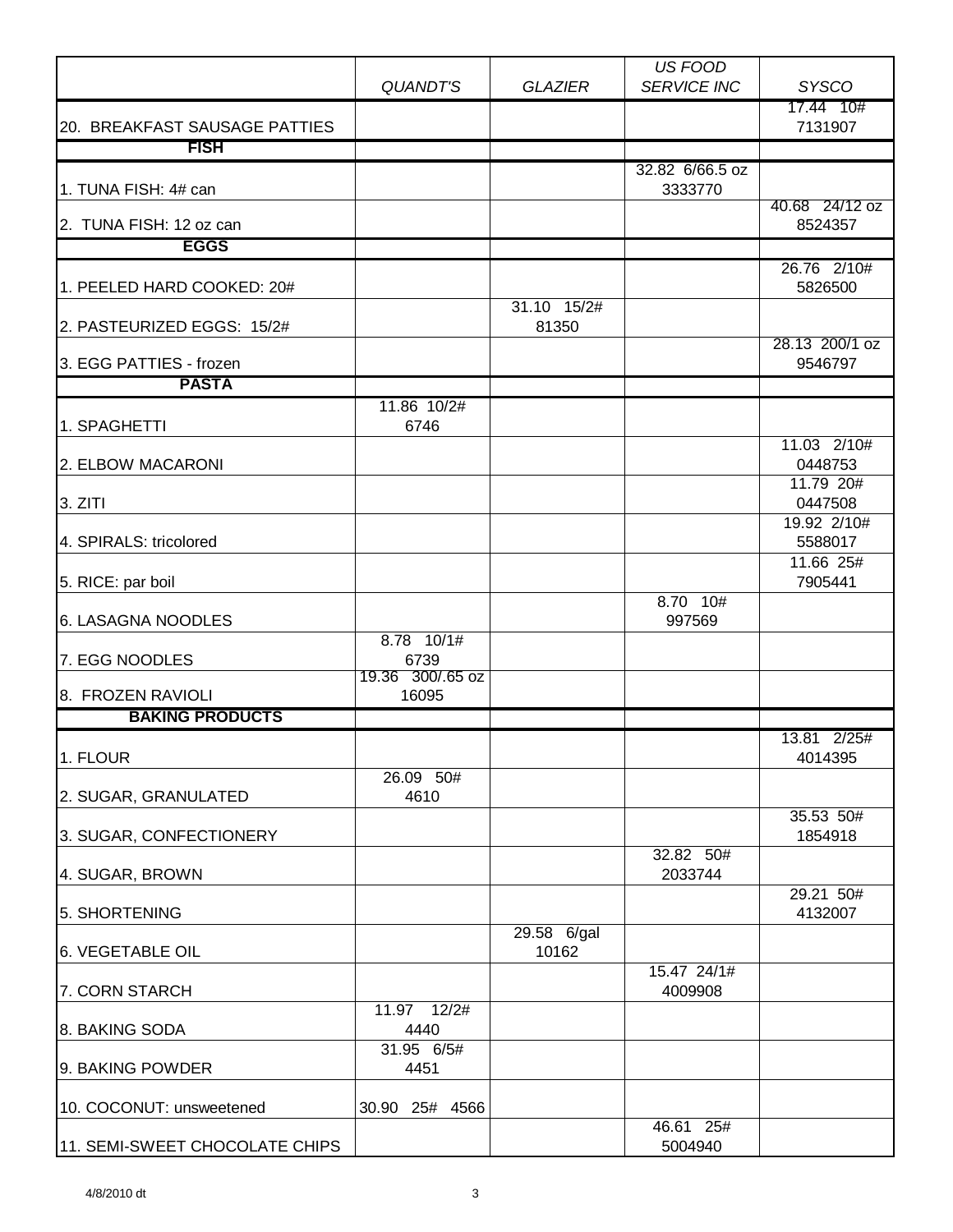|                                                      |                      |                | US FOOD                     |                             |
|------------------------------------------------------|----------------------|----------------|-----------------------------|-----------------------------|
|                                                      | <b>QUANDT'S</b>      | <b>GLAZIER</b> | <b>SERVICE INC</b>          | <b>SYSCO</b>                |
| 12. WALNUTS                                          |                      |                |                             | 28.17 3/2#<br>4645404       |
| 13. PEANUT BUTTER                                    |                      |                |                             | 35.27 6/5#<br>4009189       |
| 14. CHIX STUFFING MIX                                | 40.63 6/3.5#<br>5005 |                |                             |                             |
| 15. BRAN MUFFIN MIX                                  | 34.46 50# 6424       |                | 16.29 2/1000                |                             |
| 16. SALT SUBSTITUTE                                  |                      |                | 5007919                     |                             |
| 17. PEANUT BUTTER CHIPS<br><b>INDIVIDUAL CEREALS</b> |                      |                |                             |                             |
|                                                      |                      |                |                             |                             |
| 1. CHEERIOS - Individual                             |                      |                |                             | 17.62 96/.75 oz<br>5594049  |
| 2. CORN FLAKES - Individual                          |                      |                |                             | 17.62 96/.75 oz<br>5593967  |
| 3. RAISIN BRAN - Individual                          |                      |                |                             | 18.84 96/1.25 oz<br>5594015 |
| 4. SPECIAL K - Individual                            |                      |                | 21.63 96/.625 oz<br>7002074 |                             |
| 5. RICE CRISPIES - Individual                        |                      |                |                             | 17.54 96/.75 oz<br>5594023  |
| 6. CREAM OF WHEAT - Bulk                             |                      |                |                             | 22.09 12/28 oz<br>8562639   |
| 7. OATMEAL - Individual                              |                      |                | 18.28 50#                   | 26.14 144/.98 oz<br>8562662 |
| 8. OATMEAL - Bulk                                    |                      |                | 2000537                     |                             |
| 9. SHREDDED WHEAT - Individual                       |                      |                | 25.20 70/1.2 oz<br>3489432  |                             |
| 10. SHREDDED WHEAT - Bulk                            |                      |                |                             |                             |
| 11. CREAM OF WHEAT - Individual                      |                      |                | 50.14 12/12 1 oz<br>496463  | 17.45 96/1 oz               |
| 12. BRAN FLAKES - Individual                         |                      |                |                             | 8921132                     |
| <b>DESSERT MIXES</b>                                 |                      |                |                             |                             |
| 1. BANANA NUT MUFFIN MIX                             |                      |                | 46.56 6/5#<br>3013430       |                             |
| 2. BLUEBERRY MUFFIN MIX                              |                      |                | 19.78 6/5#<br>4386884       |                             |
| 3. BASIC MUFFIN MIX                                  |                      |                | 18.80 6/5#<br>6418834       |                             |
| 4. BROWNIE MIX                                       |                      |                | 21.27 6/5#<br>7316490       |                             |
| 5. ANGELFOOD CAKE                                    |                      |                | 35.04 12/1#<br>9006636      |                             |
| 6. SPICE CAKE MIX                                    | 24.16 6/5#<br>6450   |                |                             |                             |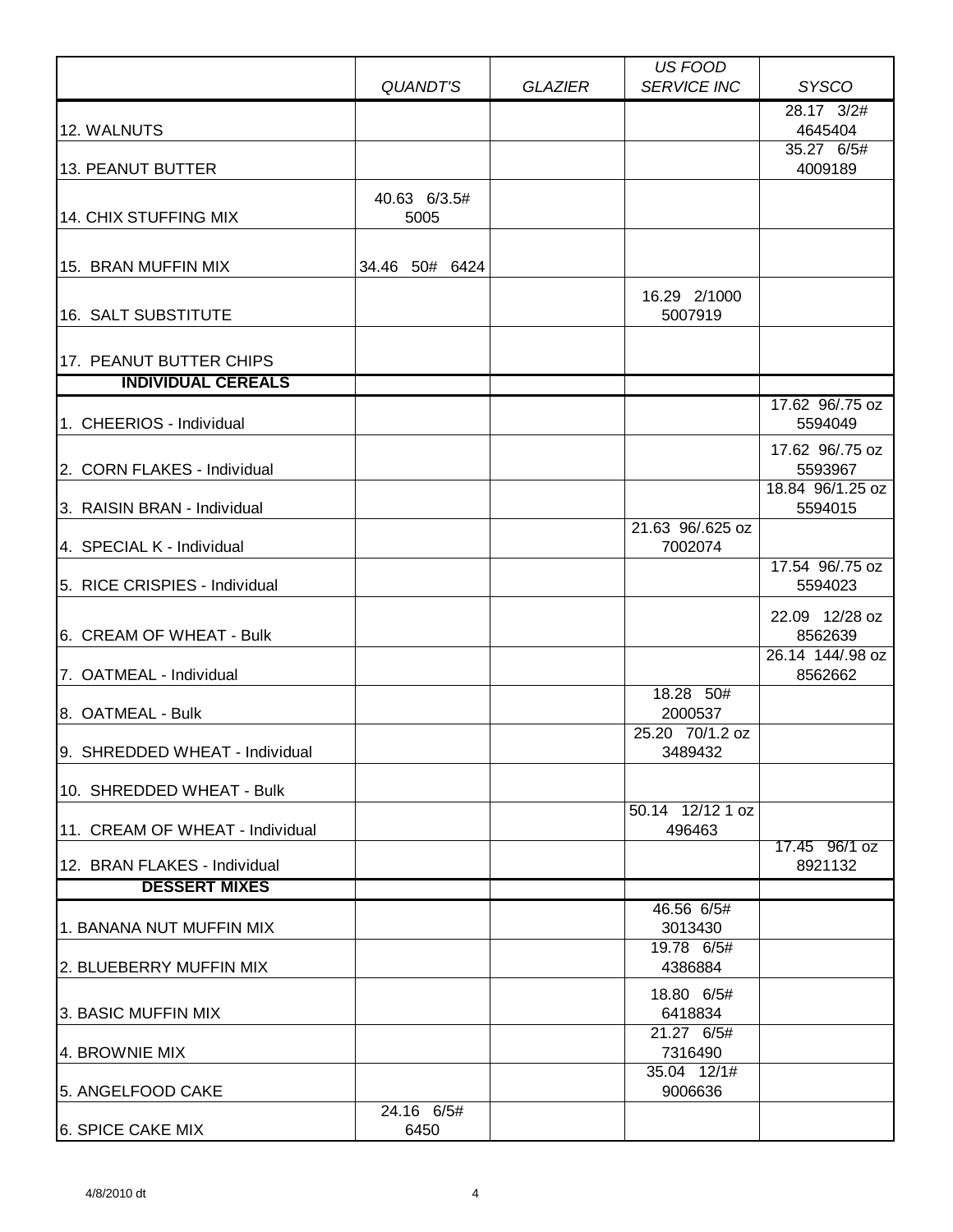|                                                                                    |                    |                | <b>US FOOD</b>                             |                                                                 |
|------------------------------------------------------------------------------------|--------------------|----------------|--------------------------------------------|-----------------------------------------------------------------|
|                                                                                    | QUANDT'S           | <b>GLAZIER</b> | <b>SERVICE INC</b>                         | <b>SYSCO</b>                                                    |
| 7. READY TO SPREAD ICING: MUST<br>BE SHELF STABLE CHOCOLATE &<br><b>VANILLA</b>    |                    |                |                                            | 2/11# 45.14 choc<br>fudge 4158929 /<br>41.51 vanilla<br>4046124 |
| 8. CAKE MIXES:<br>Yellow/White/Chocolate                                           |                    |                | 6/5# 19.36 yel<br>9316498 & wht<br>8316499 | 6/5# 21.49 dev<br>food 6530372                                  |
| 9. CARROT CAKE MIX                                                                 |                    |                |                                            | 54.95 6/5#<br>4045647                                           |
| 10. DIABETIC CAKE MIXES:<br>Yellow/White/Chocolate<br>11. SMOOTH SPREAD ICING (add |                    |                |                                            | 6/16 oz 22.82<br>W:6094528 / 22.85<br>C:6094536<br>50.76 6/5#   |
| water)                                                                             |                    |                |                                            | 4046116                                                         |
| 12. EGG CUSTARD - No Bake                                                          |                    |                | 113.29 6/3.75#<br>6049928                  |                                                                 |
| 13. CHEESECAKE                                                                     |                    |                | 49.85 6/4#<br>5351887                      |                                                                 |
| 14. GINGERBREAD MIX<br>15. CORN MUFFIN MIX                                         | 23.97 6/5#<br>6446 |                | 19.62 6/5#<br>2316503                      |                                                                 |
| <b>COOKING PRODUCTS</b>                                                            |                    |                |                                            |                                                                 |
| 1. BEEF SOUP BASE LOW SODIUM                                                       |                    |                |                                            | 21.91 6/15 oz<br>6057533                                        |
| 2. CHICKEN SOUP BASE LOW<br><b>SODIUM</b>                                          |                    |                | $\overline{11.06}$ gal                     | 21.12 6/15 oz<br>6057541                                        |
| 3. SOY SAUCE LOW SODIUM                                                            | 30.48 8/1#         |                | 2050326                                    |                                                                 |
| 4. PORK GRAVY MIX                                                                  | 8746               |                |                                            | 22.57 8/15 oz                                                   |
| 5. TURKEY GRAVY MIX                                                                |                    |                | 47.66 6/10#                                | 6799787                                                         |
| 6. SAUSAGE GRAVY                                                                   |                    |                | 3351475                                    |                                                                 |
| 7. WORCESTERSHIRE SAUCE                                                            |                    |                | 15.71 4/gal<br>5187299                     |                                                                 |
| 8. PANCAKE MIX                                                                     |                    |                | 14.94 6/5#<br>8360257                      |                                                                 |
| 9. BISQUICK MIX                                                                    |                    |                |                                            | 19.11 6/5#<br>8463895                                           |
| 10. INSTANT BROTH & SEASONING -<br><b>BEEF</b>                                     |                    |                | 26.41 6/50 ct<br>6300743                   |                                                                 |
| 11. INSTANT BROTH & SEASONING -<br><b>CHICKEN</b>                                  |                    |                | 26.43 6/50 ct<br>4299178                   |                                                                 |
| 12. BEEF BROTH                                                                     |                    |                |                                            | 23.39 12/49 oz<br>5568233                                       |
| 13. CHICKEN GRAVEY                                                                 |                    |                |                                            | 32.85 12/5#<br>4220364                                          |
| <b>SALAD DRESSINGS</b>                                                             |                    |                |                                            |                                                                 |
| 1. SALAD DRESSING Low Fat Ranch                                                    |                    |                |                                            | 29.11 4/gal<br>4086575<br>21.33 4/gal                           |
| 2. SALAD DRESSING Low Fat French                                                   |                    |                |                                            | 4086567                                                         |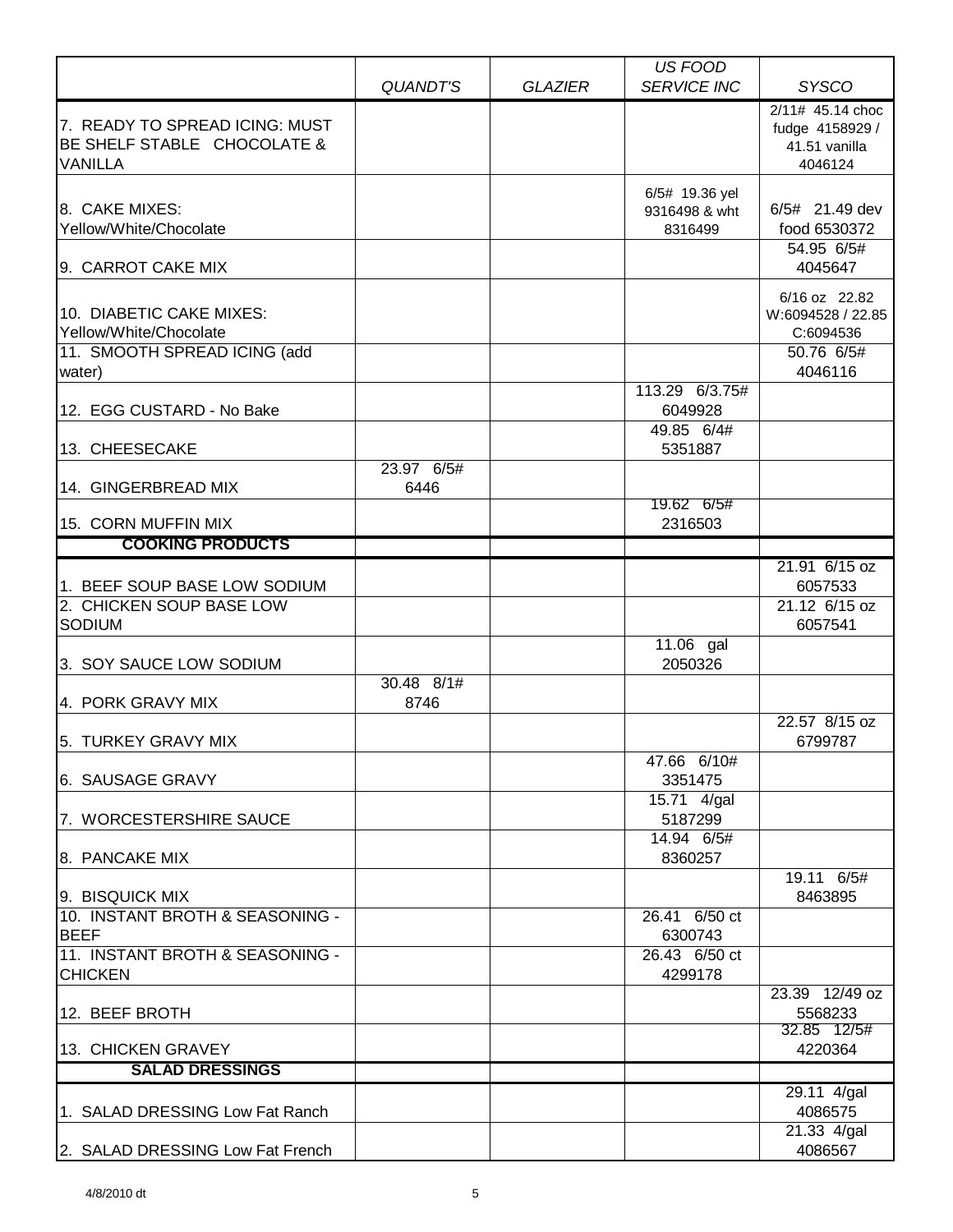|                                            |                       |                 | <b>US FOOD</b>              |                             |
|--------------------------------------------|-----------------------|-----------------|-----------------------------|-----------------------------|
|                                            | QUANDT'S              | <b>GLAZIER</b>  | <b>SERVICE INC</b>          | <b>SYSCO</b>                |
| 3. SALAD DRESSING Low Fat Thousand         |                       |                 | 38.33 4/gal                 |                             |
| Island                                     |                       |                 | 46458                       |                             |
| 4. SALAD DRESSING Low Fat Golden           |                       |                 | 19.04 4/gal                 |                             |
| Italian                                    |                       |                 | 3328960                     |                             |
| <b>SPICES</b>                              |                       |                 |                             |                             |
| 1. GARLIC 1.5#                             | 32.06 6/25 oz<br>9361 |                 |                             |                             |
| 2. PEPPER $1#$                             |                       |                 |                             | 45.93 12/16 oz<br>9644980   |
| 3. BASIL LEAVES 5.5 oz                     |                       |                 |                             | 33.31 6/24 oz<br>0158816    |
| 4. CHIVES, DRIED 1.12 oz                   |                       | 3.34 1.5 oz 418 |                             |                             |
| 5. PARSLEY FLAKES 11 oz                    |                       | 7.10 10 oz 468  |                             |                             |
| 6. ONIONS 3# dehydrated                    |                       | 3.55 14.5 oz    |                             | 30.63 6/2#<br>5865498       |
| 7. POULTRY SEASONING 10 oz                 |                       | 486             |                             |                             |
| 8. CHILI POWDER                            |                       |                 |                             | 25.50 12/16 oz<br>9642885   |
| 9. MRS. DASH SALT SUBSTITUTE               |                       |                 | 29.65 500/.6 gr<br>8870750  |                             |
| <b>SOUP</b>                                |                       |                 |                             |                             |
|                                            | 41.97 12/5#           |                 |                             |                             |
| 1. CR MUSHROOM LO-SO #5 CAN                | 3492                  |                 |                             |                             |
| 2. TOMATO LO-SO #5 CAN                     |                       |                 |                             | 35.72 12/50oz<br>4146445    |
| 3. CHICKEN NOODLE LO-SO                    |                       |                 | 16.81 24/7.25 oz<br>4007951 |                             |
| 4. VEGETABLE LO-SO                         |                       |                 | 16.32 24/7.25 oz<br>8007957 |                             |
| 5. TOMATO LO-SO                            |                       |                 | 16.56 24/7.25 oz<br>7007958 |                             |
| 6. CREAM OF CHICKEN SOUP                   |                       |                 | 16.56 24/7.25 oz<br>2007953 |                             |
| 7. CREAM OF MUSHROOM SOUP                  |                       |                 |                             | 15.98 24/7.25 oz<br>4013041 |
| <b>FROZEN DESSERTS</b>                     |                       |                 |                             |                             |
| 1. APPLE PIE RAW                           |                       |                 |                             | 18.63 6/46 oz<br>1972744    |
| 2. APPLE PIE BAKED                         |                       |                 |                             | 32.04 6/48 oz<br>9787748    |
| 3. APPLE PIE SUGAR FREE                    |                       |                 |                             | 24.78 6/46 oz<br>1037639    |
| 4. CHERRY PIE RAW                          |                       |                 |                             | 25.93 6/46 oz<br>1972702    |
| 5. DIET SUGAR FREE CHERRY PIE              |                       |                 | 44.55 6/46 oz<br>8164147    |                             |
| 6. BLUEBERRY PIE RAW                       |                       |                 |                             | 30.13 6/46 oz<br>1972728    |
| 7. DIET SUGAR FREE BLUEBERRY<br><b>PIE</b> |                       |                 | 43.45 6/46 oz<br>2164150    |                             |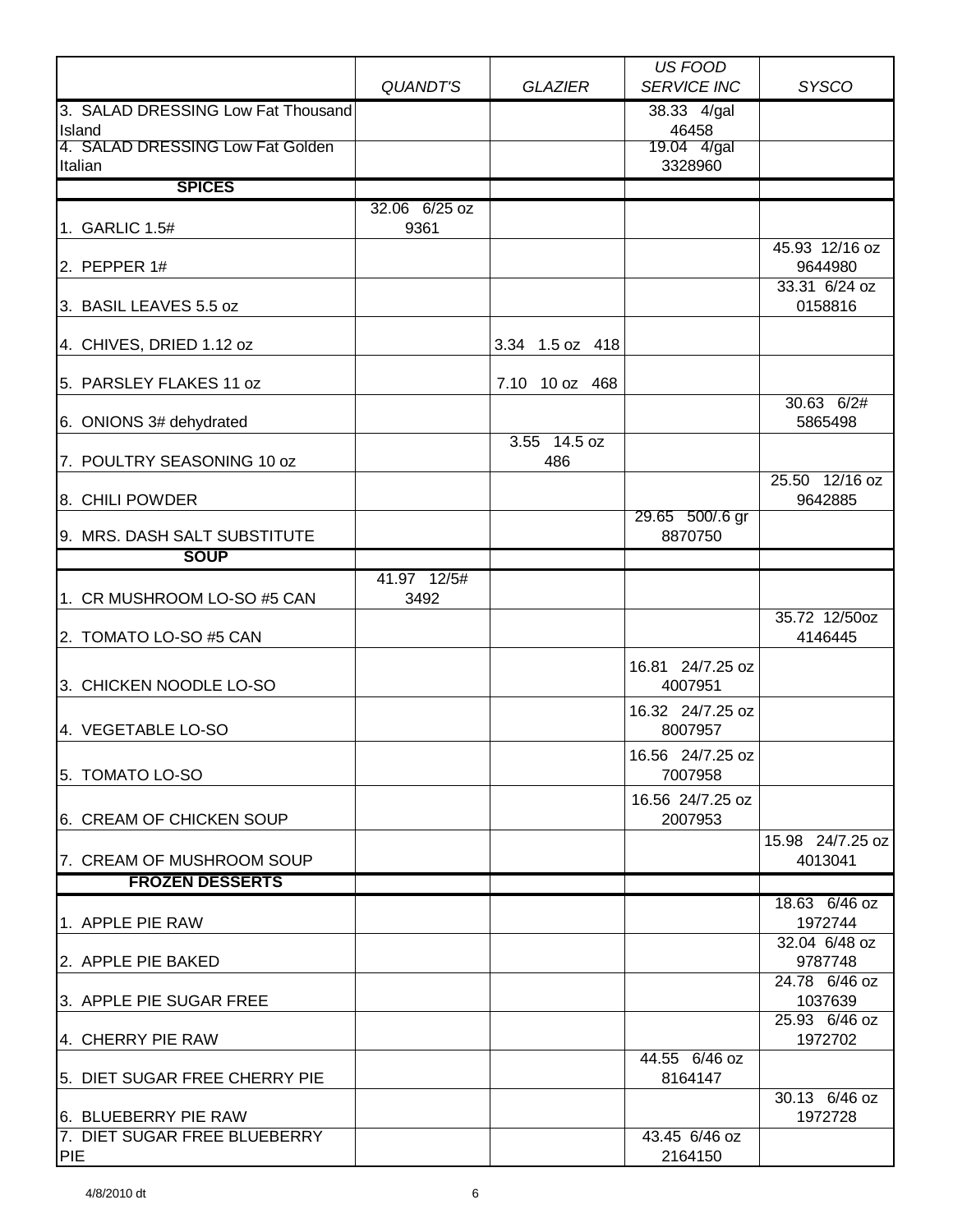|                                             |                 |                | US FOOD            |                            |
|---------------------------------------------|-----------------|----------------|--------------------|----------------------------|
|                                             | <b>QUANDT'S</b> | <b>GLAZIER</b> | <b>SERVICE INC</b> | <b>SYSCO</b>               |
|                                             | 26.90 6/48 oz   |                |                    |                            |
|                                             | choc 12983 /    |                |                    |                            |
|                                             | bana 12984 /    |                |                    |                            |
| 8. CREAM PIES:                              | cocon 12961     |                |                    |                            |
|                                             |                 |                |                    | 38.99 6/48 oz              |
| 9. FRUIT OF THE FOREST PIE                  |                 |                |                    | 9785601                    |
| 10. CARROT CAKE premade, 3                  |                 |                | 40.52 4/59 oz      |                            |
| sheets/box                                  |                 |                | 8037590            |                            |
|                                             |                 |                | 32.53 320/1 oz     |                            |
| 11. OATMEAL COOKIES - ready to bake         |                 |                | 8201659            | 26.38 6/38 oz              |
| 11. LEMON PIE                               |                 |                |                    | 9788522                    |
|                                             |                 |                |                    | 25.92 6/33 oz              |
| 12. BOSTON CREAM PIE                        |                 |                |                    | 1972090                    |
|                                             |                 |                |                    | 31.68 200/.75 oz           |
| 13. DIABETIC COOKIES - ready to bake        |                 |                |                    | 5754403                    |
|                                             |                 |                |                    | 17.67 96/4 oz              |
| 14. VANILLA ICE CREAM - individual          |                 |                |                    | 2220200                    |
| 15. CHOCOLATE ICE CREAM -                   |                 |                |                    | 17.67 96/4 oz              |
| individual                                  |                 |                |                    | 2220226                    |
| 16. NSA VANILLA ICE CREAM -                 |                 |                |                    | 5.12 24/4 oz               |
| individual                                  |                 |                |                    | 2376770                    |
| 17. NSA CHOCOLATE ICE CREAM -<br>individual |                 |                |                    | 5.12 24/4 oz<br>7769383    |
| <b>JUICES</b>                               |                 |                |                    |                            |
|                                             |                 |                |                    |                            |
|                                             |                 |                | 21.33 12/46 oz     |                            |
| 1. ORANGE                                   |                 |                | 3327400            |                            |
|                                             |                 |                | 19.63 12/46 oz     |                            |
| 2. PINEAPPLE                                |                 |                | 2006625            |                            |
|                                             |                 | 17.99 12/46 oz |                    |                            |
| 3. APPLE                                    |                 | 1046           |                    |                            |
|                                             |                 |                |                    | 13.38 12/46 oz             |
| 4. TOMATO                                   |                 |                |                    | 4081584                    |
|                                             |                 |                |                    |                            |
|                                             |                 |                |                    | 23.13 12/46 oz             |
| 5. CRANBERRY                                |                 |                |                    | 2354397<br>21.34 48/5.5 oz |
| 6. V-8 EZO LO SO, low sodium                |                 |                |                    | 5142187                    |
|                                             |                 |                |                    | 17.10 48/5.5 oz            |
| 7. ORANGE JUICE EZO                         |                 |                |                    | 4164018                    |
|                                             |                 |                | 17.25 48/5.5 oz    |                            |
| 8. CRANBERRY EZO                            |                 |                | 2470003            |                            |
|                                             |                 |                |                    | 17.52 48/5.5 oz            |
| 9. GRAPEFRUIT EZO                           |                 |                |                    | 4164026                    |
|                                             |                 |                |                    | 16.58 48/6 oz              |
| 10. PINEAPPLE EZO                           |                 |                |                    | 4121950                    |
|                                             |                 |                |                    | 16.90 48/5.5 oz            |
| 11. APPLE EZO                               |                 |                |                    | 4164034                    |
| 12. GRAPE JUICE                             |                 |                |                    | 20.73 12/46 oz<br>4677621  |
|                                             |                 |                |                    | 16.67 48/5.5 oz            |
| 13. PC GRAPE JUICE 5.5 oz                   |                 |                |                    | 4164497                    |
|                                             |                 |                |                    | 13.99 48/6 oz              |
| 14. EZO TOMATOE JUICE                       |                 |                |                    | 5161658                    |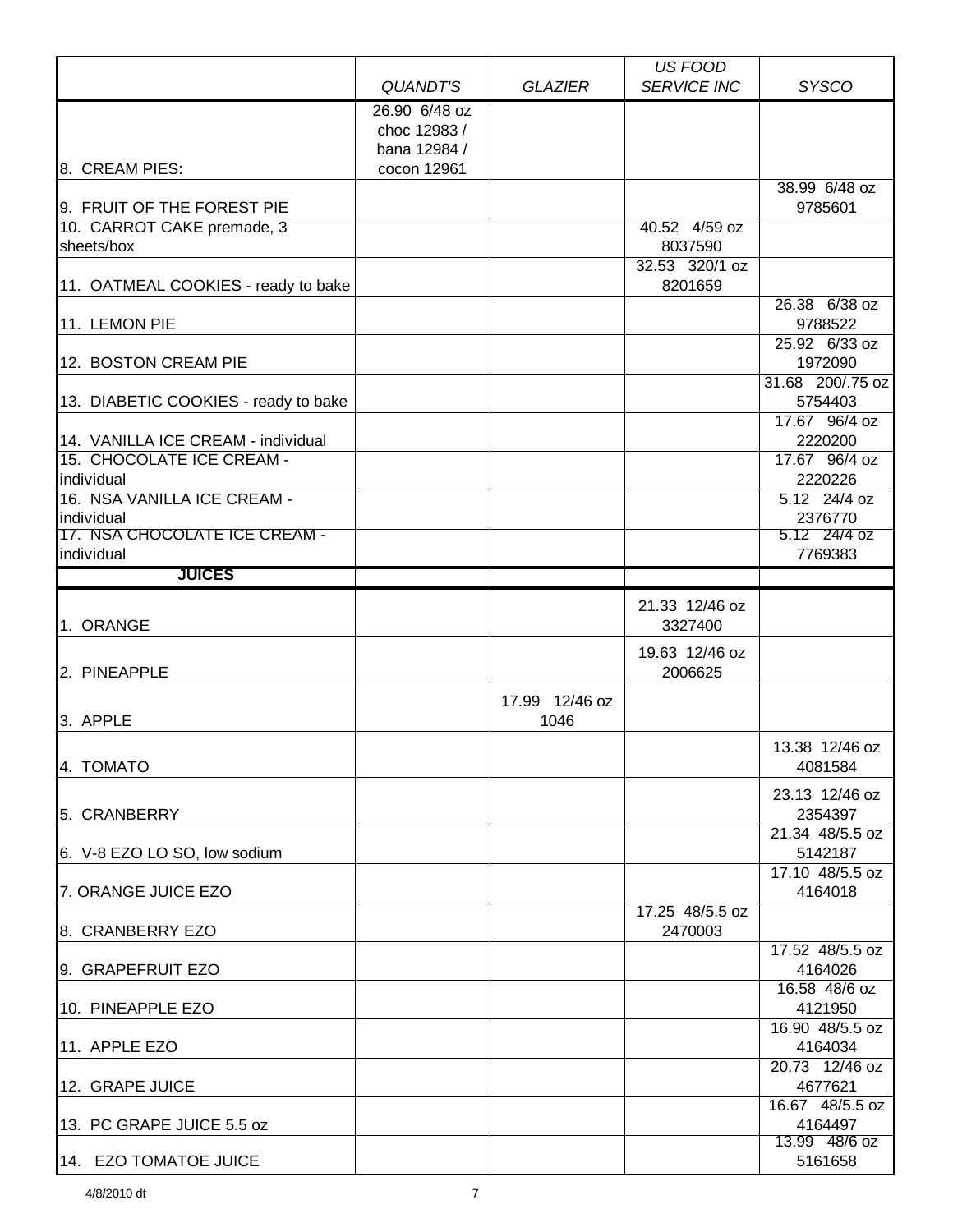|                                                     |                     |                | US FOOD                |                           |
|-----------------------------------------------------|---------------------|----------------|------------------------|---------------------------|
|                                                     | <b>QUANDT'S</b>     | <b>GLAZIER</b> | <b>SERVICE INC</b>     | <b>SYSCO</b>              |
| <b>VEGETABLES</b>                                   |                     |                |                        |                           |
| 1. TOMATO CATSUP                                    |                     |                |                        | 17.57 6/10#<br>4113361    |
| 2. SLICED BEETS                                     |                     |                |                        | 18.01 6/10#<br>4109328    |
|                                                     |                     |                |                        | 18.01 6/10#               |
| 3. DICED BEETS<br>4. SPAGHETTI SAUCE, comparable to |                     |                |                        | 4109328<br>16.59 6/10#    |
| Angela Mia                                          |                     |                |                        | 8173423                   |
| 5. GREEN PEPPERS                                    |                     |                |                        | 30.07 6/10#<br>4189247    |
|                                                     |                     |                |                        | 30.76 6/10#               |
| 6. RED PEPPERS                                      |                     |                |                        | 4485447<br>26.39 6/10#    |
| 7. MUSHROOMS                                        |                     |                |                        | 4309357                   |
| 8. NORTHERN BEAN                                    |                     |                |                        | 14.86 6/10#<br>4062360    |
|                                                     | 34.79 6/10#         |                |                        |                           |
| 9. POTATO PEARL Vitamin C Enriched                  | 2082                |                | 19.94 6/10#            |                           |
| 10. STEWED TOMATO Grade A                           |                     |                | 9330176                |                           |
| 11. TOMATO PASTE Grade A                            | 29.54 6/10#<br>6783 |                |                        |                           |
| 12. SWEET POTATOES, syrup Grade A                   |                     |                |                        | 26.62 6/10#<br>4114625    |
|                                                     |                     |                | 19.24 6/10#            |                           |
| 13. PIZZA SAUCE Grade A                             |                     |                | 3328150                | 22.88 6/10#               |
| <b>14. POTATOES DICED</b>                           |                     |                |                        | 4108866                   |
| 15. TOMATO SAUCE                                    |                     |                |                        | 18.00 6/10#<br>4001921    |
| 16. FRESH VAC PACKED DICED                          |                     |                |                        | 14.00 2/10#               |
| <b>POTATOES</b>                                     |                     |                |                        | 2598159                   |
| 17. CANNONBALL BBQ SAUCE                            |                     |                |                        | 25.14 4/gal<br>0973503    |
| 18. CANNED BEEF STEW                                |                     |                |                        | 65.45 6/10#<br>4067039    |
|                                                     |                     |                |                        | 20.74 6/10#               |
| 19. CANNED CREAM STYLE CORN                         |                     |                |                        | 0582106                   |
| 20. CANNED CHILI SAUCE                              |                     |                | 23.32 6/10#<br>9328543 |                           |
|                                                     |                     |                |                        | 16.38 6/10#               |
| 21. CANNED GREEN BEANS                              | 18.83 6/10#         |                |                        | 4905949                   |
| 22. CANNED WAX BEANS                                | 1290                |                |                        |                           |
| 23. CANNED KIDNEY BEANS                             |                     |                | 18.08 6/10#<br>8224347 |                           |
| 24. BROWN GRAVEY                                    |                     |                |                        | 23.62 12/50 oz<br>4184727 |
| 25. BEEF STEW                                       | 70.46 6/10#<br>6848 |                |                        |                           |
|                                                     |                     |                |                        | 17.65 6/10#               |
| 26. PINTO BEANS<br><b>FRUITS</b>                    |                     |                |                        | 3362274                   |
|                                                     |                     |                |                        |                           |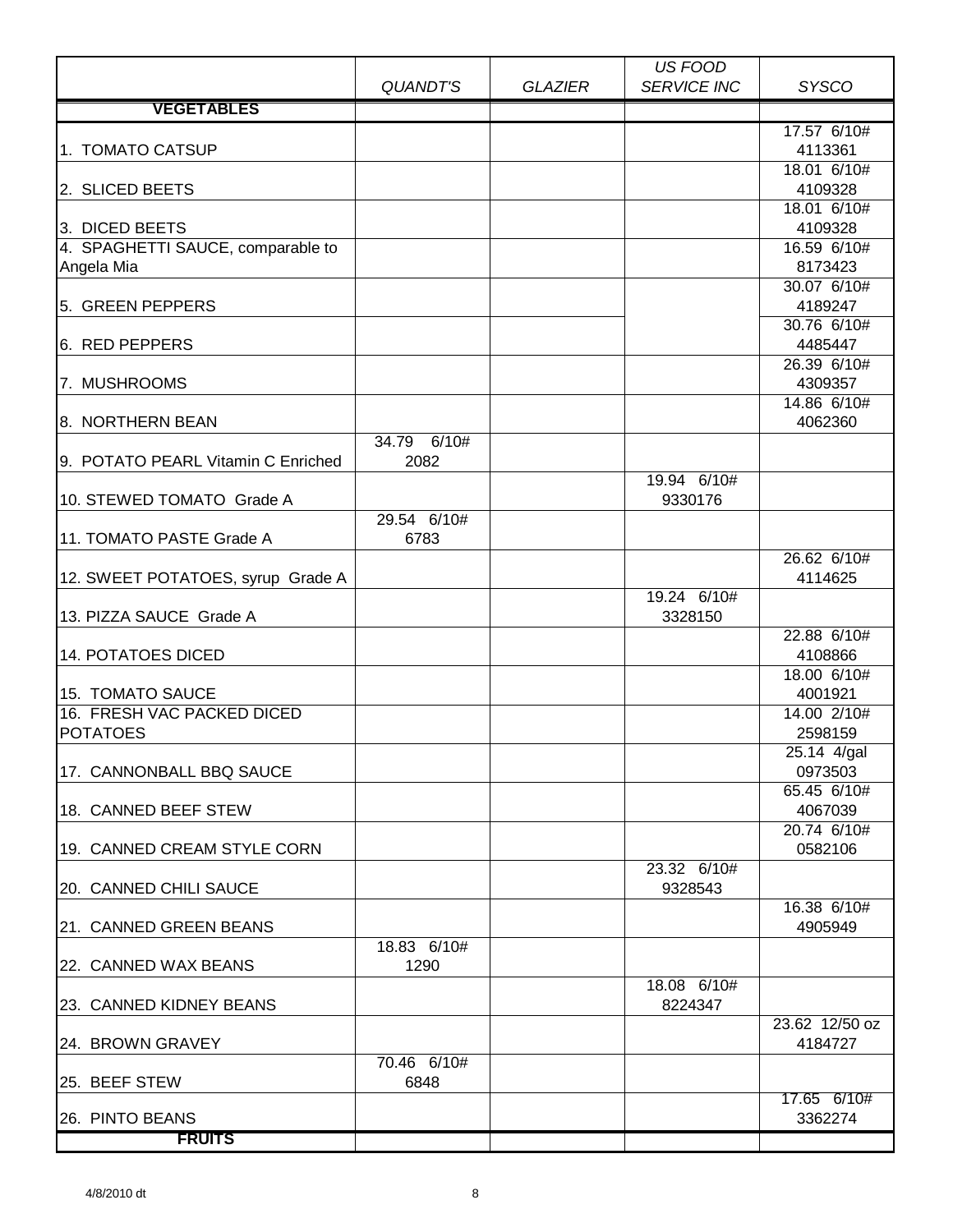|                                        |                 |                | US FOOD            |                                       |
|----------------------------------------|-----------------|----------------|--------------------|---------------------------------------|
|                                        | QUANDT'S        | <b>GLAZIER</b> | <b>SERVICE INC</b> | <b>SYSCO</b>                          |
| 1. APPLESAUCE Unsweetened, Grade       |                 |                |                    | 16.25 6/10#                           |
| A                                      |                 |                |                    | 7302151                               |
|                                        | 18.38 72/4 oz   |                |                    |                                       |
| 2. PC APPLESAUCE, 40Z                  | 146             |                |                    |                                       |
|                                        |                 |                |                    | 35.00 6/10#                           |
| 3. CRANBERRY SAUCE Whole, Grade A      |                 |                |                    | 5729983                               |
| 4. CRANBERRY SAUCE, Jellied, Grade     |                 |                |                    | 30.01 6/10#                           |
| A                                      |                 |                |                    | 5729967                               |
|                                        |                 |                |                    | 22.13 6/10#                           |
| 5. FRUIT COCKTAIL                      |                 |                |                    | 4503124                               |
| 6. PEACHES yellow, light cling halves, |                 |                |                    | 23.85 6/10#                           |
| Grade A                                |                 |                |                    | 4331914                               |
|                                        |                 |                |                    | 21.58 6/10#                           |
| 7. PEACHES sliced, light Grade A       |                 |                |                    | 4218996                               |
|                                        | 21.29<br>6/10#  |                |                    |                                       |
| 8. PEARS halves, light Grade A         | 642             |                |                    |                                       |
|                                        |                 |                |                    | 20.37 6/10#                           |
| 9. PEARS pieces, light Grade A         |                 |                |                    | 6109981                               |
| 10. CRUSHED PINEAPPLE: fancy, juice    |                 |                |                    | 18.77 6/10#                           |
| Hawaiian Coarse, Grade A               |                 |                |                    | 4285839                               |
| 11. SLICED APPLES: sliced, juice or    |                 |                |                    | 22.26 6/10#                           |
| water packed, Grade A                  |                 |                |                    | 4119343                               |
|                                        |                 |                |                    |                                       |
| 12. PINEAPPLE TIDBITS: light, Grade A  | 17.48 6/10# 784 |                |                    |                                       |
| 13. PINEAPPLE, sliced, juice packed,   |                 |                |                    | 21.49 6/10#                           |
| Grade A                                |                 |                |                    | 4301958                               |
|                                        |                 |                |                    | 17.39 6/10#                           |
| 14. MANDARIN ORANGE, sections, light   |                 |                |                    | 1009208                               |
| 15. FRUIT MEDLEY, Festival/Classic,    |                 |                |                    | 14.15 1/8#                            |
| melon pieces, grapes, etc              |                 |                |                    | 2527786                               |
| 16. TROPICAL FRUIT, papaya, banana,    |                 | 26.82 6/10#    |                    |                                       |
| etc.                                   |                 | 371163         |                    |                                       |
|                                        |                 |                |                    | 25.49 144/1.5 oz                      |
| 117. SEEDLESS RAISINS                  |                 |                |                    | 9387317                               |
| 18. FROZEN STRAWBERRIES,               |                 |                |                    | 34.71 30#                             |
| <b>UNSWEETENED</b>                     |                 |                |                    | 1024421                               |
| 19. FROZEN STRAWBERRIES,               |                 |                |                    | 36.81 6/6.5#                          |
| <b>SWEETENED</b>                       |                 |                |                    | 7018435                               |
|                                        |                 |                |                    | 19.50 48/4 oz                         |
|                                        |                 |                |                    | peach 9704917 /<br>mix 9705047 / pear |
| 20. FRUIT CUPS                         |                 |                |                    | 9704974                               |
|                                        |                 |                |                    | 30.22 6/10#                           |
| 21. APRICOTS                           |                 |                |                    | 4062667                               |
| <b>VEGETABLES - FROZEN</b>             |                 |                |                    |                                       |
|                                        | 11.24 20#       |                |                    |                                       |
| 1. CUT GREEN BEANS, Grade A            | 12110           |                |                    |                                       |
|                                        | 20.58 12/2.5#   |                |                    |                                       |
| 2. CUT WAX BEANS, Grade A              | 12058           |                |                    |                                       |
|                                        |                 | 18.45 12/2.5#  |                    |                                       |
| 3. CUT BROCCOLI, Grade A               |                 | 15350          |                    |                                       |
|                                        |                 | 16.32 12/2#    |                    |                                       |
| 4. BRUSSEL SPROUTS, Grade A            |                 | 15420          |                    |                                       |
|                                        |                 |                |                    | 12.87 3/10#                           |
| 5. CUT CARROTS, Grade A                |                 |                |                    | 3835865                               |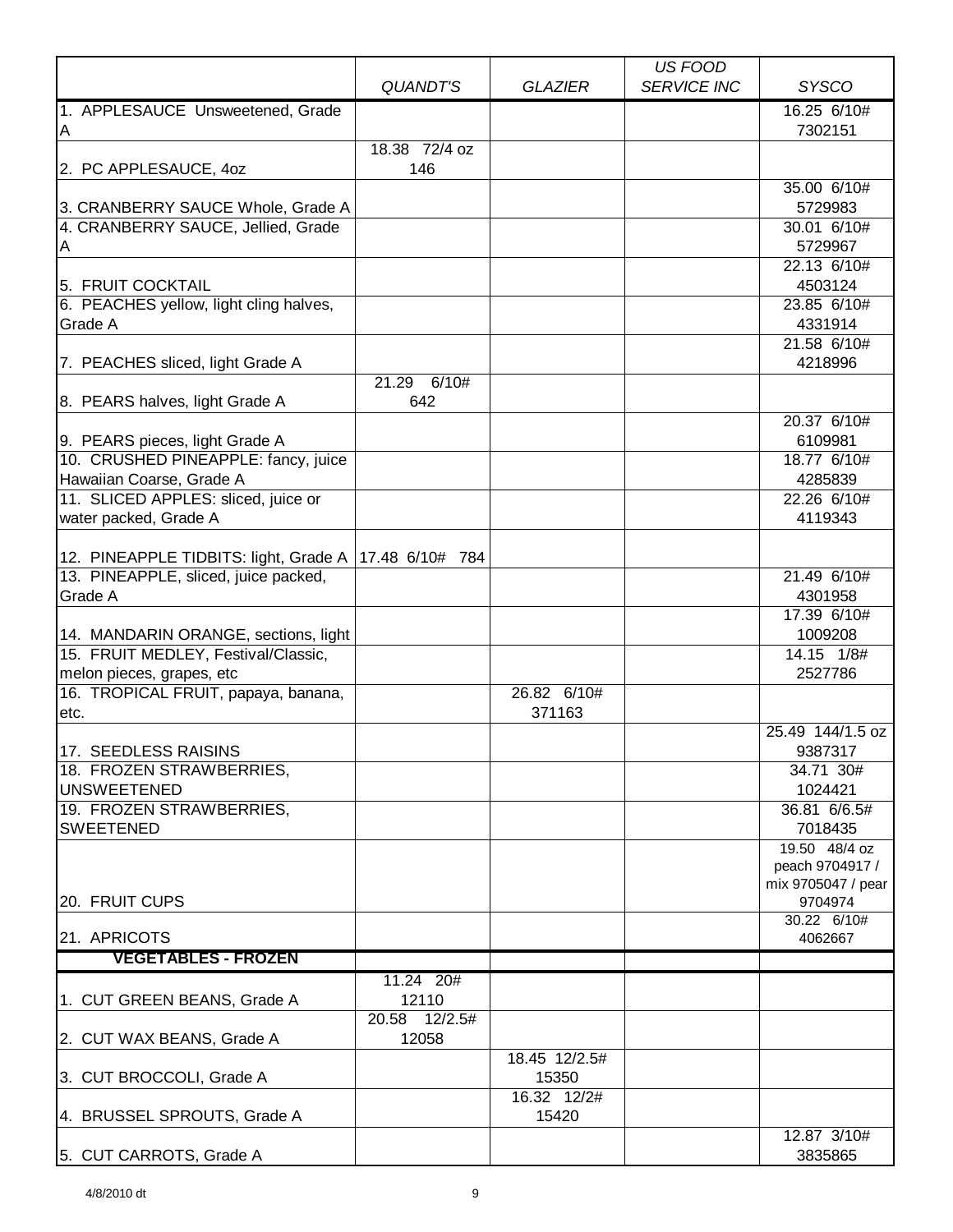|                                 |                         |                | US FOOD            |                        |
|---------------------------------|-------------------------|----------------|--------------------|------------------------|
|                                 | <b>QUANDT'S</b>         | <b>GLAZIER</b> | <b>SERVICE INC</b> | <b>SYSCO</b>           |
|                                 | 14.78 20#               |                |                    |                        |
| 6. BABY CARROTS, whole Grade A  | 12106                   |                |                    |                        |
| 7. SPINACH, chopped Grade A     |                         |                |                    | 20.37 12/3#<br>0382937 |
|                                 | 14.97 12/2#             |                |                    |                        |
| 8. CAULIFLOWER, grade A         | 12026                   |                |                    |                        |
| 9. CORN, Grade A                |                         |                |                    | 18.84 3/10#<br>3836889 |
| 10. MIXED VEGETABLES Grade A, 5 | 12.34 20#               |                |                    |                        |
| way mix                         | 12121                   |                |                    |                        |
| 11. ORIENTAL BLEND, Grade A     | 14.73 20#<br>12126      |                |                    |                        |
|                                 |                         |                |                    | 19.33 3/10#            |
| 12. SWEET PEAS, Grade A         |                         |                |                    | 3837903                |
|                                 | 12/2.5#<br>19.28        |                |                    |                        |
| 13. PEAS/CARROTS, Grade A       | 12079                   |                |                    |                        |
| 14. HUBBARD SQUASH, Grade A     | 12/4#<br>28.06<br>12091 |                |                    |                        |
|                                 |                         |                |                    | 13.30 6/2.5#           |
| 15. ASPARAGUS, Grade A          |                         |                |                    | 1532159                |
|                                 |                         |                |                    | 16.38 12/2#            |
| 16. IT CUT GREEN BEANS, Grade A | 15.68 12/2#             |                |                    | 1389931                |
| 17. BROCCOLI SPEARS, Grade A    | 12012                   |                |                    |                        |
|                                 |                         |                | 31.29 12.2.5#      |                        |
| 18. LIMA BEANS, Grade A         |                         |                | 3328176            |                        |
|                                 | 17.88 12/2#             |                |                    |                        |
| 19. CAPRI MIX, Grade A          | 12131<br>15.11 20#      |                |                    |                        |
| 20. ITALIAN MIX, Grade A        | 12130                   |                |                    |                        |
|                                 |                         |                |                    |                        |
| 21. WINTER BLEND, Grade A       | 14.37 20# 12129         |                |                    |                        |
|                                 |                         |                |                    | 21.90 12/2#            |
| 22. SCAND BLEND, Grade A        | 19.31 12/2#             |                |                    | 1474980                |
| 23. JAPANESE STIR FRY, Grade A  | 12068                   |                |                    |                        |
|                                 | 20.41 12/2#             |                |                    |                        |
| 24. FAJITA STRIPS 12-2#         | 12092                   |                |                    |                        |
|                                 |                         |                |                    | 12.22 20#              |
| 25. CALIFORNIA BLEND, Grade A   |                         |                | 15.71 6/5#         | 2222115                |
| 26. BREAKFAST CUBE POTATOES     |                         |                | 8495152            |                        |
|                                 |                         |                |                    | 17.61 12/2#            |
| 27. FRENCH GREEN BEANS          |                         |                |                    | 2266294                |
|                                 |                         |                |                    | 8.40 6/2#              |
| 28. DICED ONIONS                | 11.52 6/5#              |                |                    | 6191712                |
| 29. FRENCH FRIES                | 12152                   |                |                    |                        |
|                                 | 21.38 12/3#             |                |                    |                        |
| 30. FROZEN ZUCCHINI             | 12090                   |                |                    |                        |
|                                 | 23.84 12/2.5#           |                |                    |                        |
| 31. FROZEN PEARL ONIONS         | 12087                   |                |                    |                        |
| 32. FROZEN DICED GREEN PEPPERS  |                         |                |                    | 20.56 12/2#<br>1876069 |
|                                 |                         |                |                    |                        |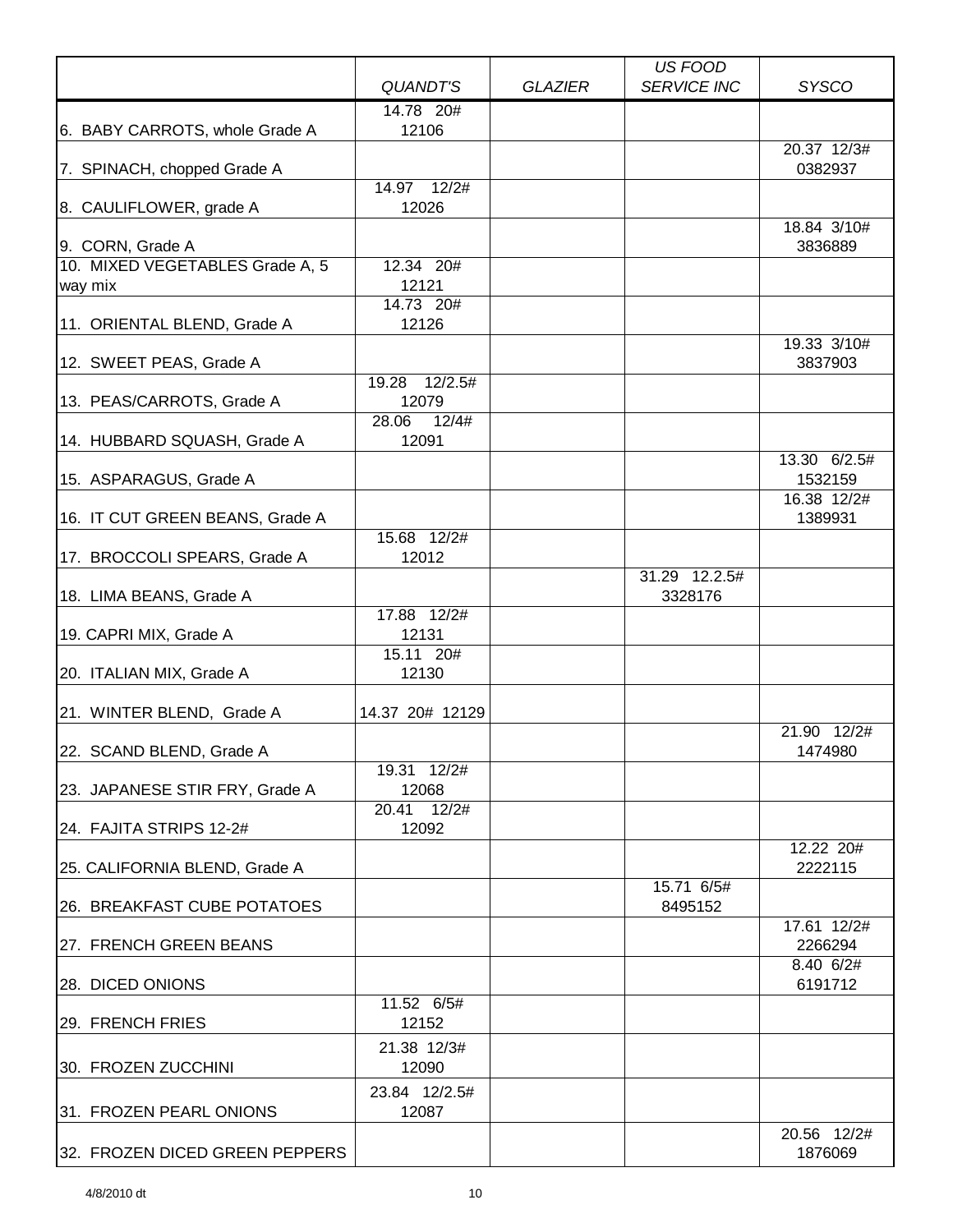|                                                 |                                                          |                | US FOOD                                                        |                                                    |
|-------------------------------------------------|----------------------------------------------------------|----------------|----------------------------------------------------------------|----------------------------------------------------|
| <b>PUDDING</b>                                  | QUANDT'S                                                 | <b>GLAZIER</b> | <b>SERVICE INC</b>                                             | <b>SYSCO</b>                                       |
|                                                 |                                                          |                |                                                                |                                                    |
| 1. REGULAR CHOCOLATE                            | $12/28$ oz<br>23.41<br>6080                              |                |                                                                |                                                    |
|                                                 |                                                          |                | 23.81 12/24 oz                                                 |                                                    |
| 2. REGULAR BUTTERSCOTCH                         |                                                          |                | 3341310                                                        |                                                    |
|                                                 | 23.14 12/24 oz                                           |                |                                                                |                                                    |
| 3. REGULAR VANILLA                              | 6082                                                     |                |                                                                |                                                    |
| 4. REGULAR PISTACHIO                            | 46.30 12/28 oz<br>6055 *special order*                   |                |                                                                |                                                    |
| 5. SUGAR FREE                                   | 44.09 24/3.4 oz<br>van 6060 / choc<br>6061 / butter 6062 |                | 16.29 48/4 oz<br>4258687-choc/                                 |                                                    |
| <b>6. SNACK PACK PUDDINGS</b>                   |                                                          |                | 9258674-van /<br>4258661-tap<br>20.37 48/4 oz<br>2258689-choc/ | 16.28 48/3.5 oz<br>butter:6213615<br>20.54 48/4 oz |
| 7. DIABETIC SNACK PACK PUDDINGS                 |                                                          |                | 1258680-van /<br>6434021-tap                                   | rice:6959159                                       |
|                                                 | 25.80 6/10#                                              |                |                                                                |                                                    |
| 8. TAPIOCA PUDDING                              | 6120                                                     |                |                                                                |                                                    |
|                                                 | 22.66 6/10#                                              |                |                                                                |                                                    |
| 9. LEMON PUDDING                                | 6114                                                     |                |                                                                |                                                    |
| <b>JELLO</b>                                    |                                                          |                |                                                                |                                                    |
| 1. REGULAR                                      | 19.57 12/24 oz<br>5804 red / 5803<br>citrus              |                |                                                                |                                                    |
| 2. SUGAR FREE RED                               |                                                          |                |                                                                | 26.93 18/2.75 oz<br>7188711                        |
| 3. SUGAR FREE CITRUS                            |                                                          |                |                                                                | 26.95 18/2.75 oz<br>7188701                        |
| <b>DAIRY</b>                                    |                                                          |                |                                                                |                                                    |
| 1. MEXICAN SHREDDED CHEESE                      |                                                          |                |                                                                | 35.83 4/5#<br>2406189                              |
|                                                 |                                                          |                |                                                                | 21.72 2/5#                                         |
| 2. CHEESE, EXTRA SHARP, block                   |                                                          |                |                                                                | 3812971                                            |
| 3. CHEESE AMER PROCESSED<br><b>SLICED</b>       |                                                          |                |                                                                | 36.30 4/5#<br>1609106                              |
| 4. MAYONNAISE                                   | 18.65 4/gal<br>8419                                      |                |                                                                |                                                    |
| 5. MARGARINE                                    |                                                          |                | 15.16 30/1#<br>3363017                                         |                                                    |
| 6. MOZZARELLA CHEESE SHREDDED                   |                                                          |                |                                                                | 54.38 6/5#<br>7483654                              |
| 7. PARMESAN CHEESE                              | 54.40 4/5#<br>37217                                      |                |                                                                |                                                    |
| 8. PIZZA CRUST, 12x16" rectangular par<br>baked | 25.04 10/43 oz<br>16315                                  |                |                                                                |                                                    |
| 9. YOGURT: 24/4 oz CONTAINERS                   |                                                          |                |                                                                | 12.97 48/4 oz                                      |
| PER CASE                                        |                                                          |                |                                                                | 7651885                                            |
| 10. LOWFAT COTTAGE CHEESE                       | 28.70 6/5#<br>37408                                      |                |                                                                |                                                    |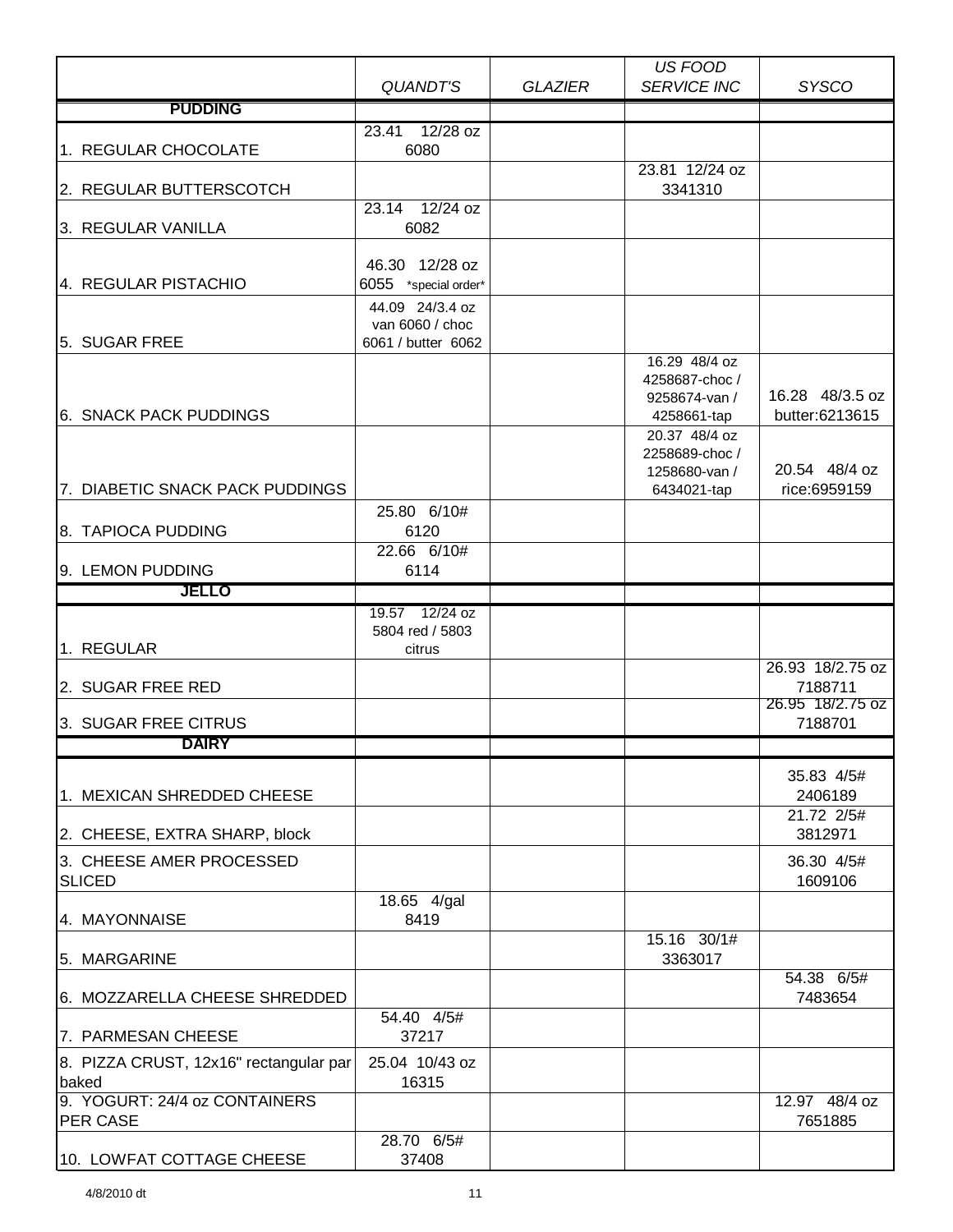|                                                        |                        |                | <b>US FOOD</b>           |                             |
|--------------------------------------------------------|------------------------|----------------|--------------------------|-----------------------------|
|                                                        | <b>QUANDT'S</b>        | <b>GLAZIER</b> | <b>SERVICE INC</b>       | <b>SYSCO</b>                |
|                                                        |                        |                |                          | 40.32 4/5#                  |
| 11. SHREDDED SHARP CHEESE                              |                        |                |                          | 1159946                     |
|                                                        |                        |                |                          | 24.23 3/gal                 |
| 12. LIQUID BUTTER                                      |                        |                |                          | 4577391                     |
| 13. READY WHIP TOPPING                                 |                        |                |                          | 25.32 12/32 oz<br>7500570   |
|                                                        |                        |                |                          | 15.40 900/5 gr              |
| 14. PC MARGARINE cups                                  |                        |                |                          | 6146468                     |
| 15. PC BUTTER cups                                     |                        |                | 18.20 720/5 gr<br>700575 |                             |
|                                                        |                        |                | 25.87 4/5#               |                             |
| 16. 1% COTTAGE CHEESE                                  |                        |                | 1340850                  |                             |
|                                                        |                        |                |                          | 24.10 6/5#                  |
| 17. SOUR CREAM                                         |                        |                |                          | 1309194                     |
| <b>COOKIES &amp; CRACKERS</b>                          |                        |                |                          |                             |
| 1. GRAHAM CRACKERS, individual                         |                        |                | 14.76 200/2 ct           |                             |
| packages<br>2. SALTINES UNSALTED TOPS,                 |                        |                | 1004852                  | 16.42 500/2ct               |
| individual packages                                    |                        |                |                          | 4455028                     |
|                                                        |                        |                | 30.33 120/1 oz           |                             |
| 3. FIG NEWTONS/indivudual pkgs.                        |                        |                | 9028655                  |                             |
| 4. FIG NEWTONS #1                                      |                        |                | 14.15 12/8 oz<br>8668907 |                             |
| 5. SUGAR COOKIES frozen ready to                       |                        |                |                          | 39.58 216/1.5 oz            |
| bake dough                                             |                        |                |                          | 6219828                     |
| 6. PEANUT BUTTER COOKIES ready to<br>bake frozen dough |                        |                |                          | 33.15 213/1.5 oz<br>6219869 |
| 7. CHOCOLATE CHIP COOKIES frozen                       |                        |                |                          | 33.98 213/1.5 oz            |
| ready to bake dough                                    |                        |                |                          | 6217566                     |
|                                                        |                        |                | 25.31 120/4 ea           |                             |
| 8. LORNA DOONE COOKIE                                  |                        |                | 8013021                  |                             |
| 9. SUGAR FREE COOKIE: Lemon                            | 41.01 120/3 ct<br>7808 |                |                          |                             |
|                                                        | 41.58 120/3 ct         |                |                          |                             |
| 10. SUGAR FREE COOKIE: Chocolate                       | 7800                   |                |                          |                             |
| 11. SUGAR FREE COOKIE: Short                           |                        |                |                          | 37.11 120/8 ct              |
| <b>Bread</b>                                           |                        |                |                          | 3294980                     |
| <b>MISC</b>                                            |                        |                |                          |                             |
|                                                        |                        |                |                          | 16.51 120/1.5 oz            |
| 1. BREAD STICKS                                        |                        |                |                          | 2244523<br>20.17 12/12 ct   |
| 2. ENGLISH MUFFINS                                     |                        |                |                          | 4183752                     |
|                                                        |                        |                | 10.86 12/12/.8           |                             |
| 3. FROZEN WAFFLES                                      |                        |                | oz 7018765               |                             |
|                                                        |                        |                |                          | 8.45 144/1.2 oz             |
| 4. FROZEN PANCAKES                                     |                        |                |                          | 0669200                     |
|                                                        |                        |                |                          | 20.53 120/2 oz              |
| 5. READY MADE BISCUITS 3"                              |                        |                |                          | 5083670                     |
|                                                        |                        |                |                          | 24.09 240/1 oz              |
| 6. READY MADE BISCUITS 2"                              |                        |                |                          | 5083571                     |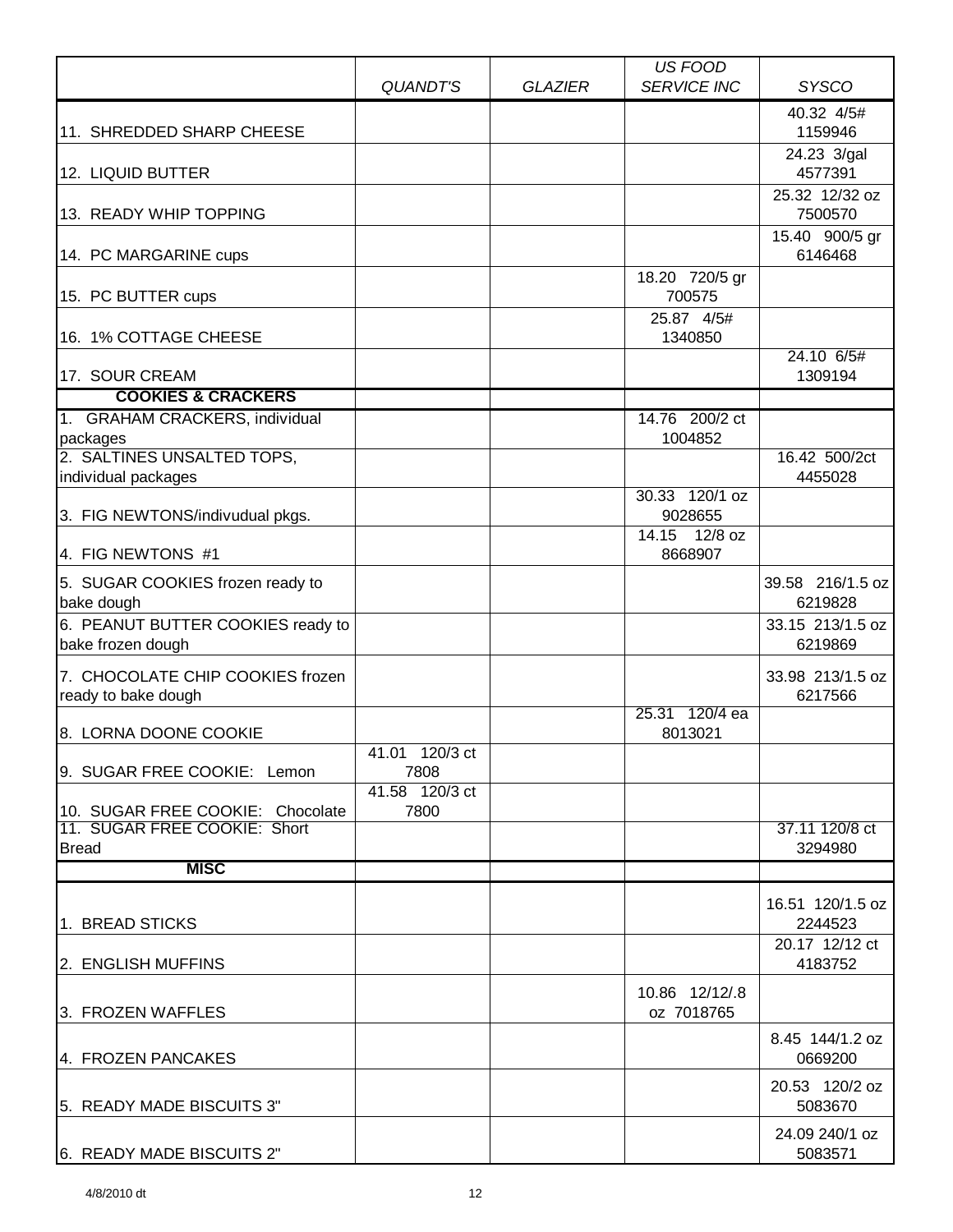|                                              | <b>QUANDT'S</b>                      | <b>GLAZIER</b> | US FOOD<br><b>SERVICE INC</b> | <b>SYSCO</b>                |
|----------------------------------------------|--------------------------------------|----------------|-------------------------------|-----------------------------|
|                                              |                                      |                |                               |                             |
| 7. BAGELS                                    |                                      |                |                               | 11.66 12/6 ct<br>1009711    |
| 8. FROZEN FRENCH TOAST                       |                                      |                |                               | 16.17 144/1.5 oz<br>3580487 |
| 9. TORTILLA SHELLS                           | 22.08 12/60 ct<br>16266 6"           |                |                               |                             |
| 10. SPRAY COATING (pan)                      |                                      |                |                               | 13.22 6/17 oz<br>4135380    |
| 11. SUGAR FREE HOT CHOCOLATE -<br>individual | 20.21 6/25 ct<br>5126                |                |                               |                             |
| 12. PC SUGAR FREE PANCAKE<br><b>SYRUP</b>    |                                      |                | 12.51 100/1 oz<br>5596937     |                             |
| 13. PC PANCAKE SYRUP                         |                                      |                | 6.21 100/1.5 oz<br>4376844    |                             |
| 14. PC HALF & HALF                           |                                      |                | 8.16 400/.38 oz<br>8359309    |                             |
| 15. PC PEANUT BUTTER                         |                                      |                | 29.80 200/.75 oz<br>2004976   |                             |
| 16. PC JELLY - regular                       |                                      |                | 9.68 200/.5 oz<br>7329675     |                             |
| 17. PC JELLY - diet                          |                                      |                |                               | 18.21 200/12 gm<br>9778614  |
| 18. KETCHUP - small bottle                   | 35.90 24/12 oz<br>76019              |                |                               |                             |
| 19. MUSTARD - small bottle                   | 17.41 12/12 oz<br>4702 *spicy brown* |                |                               |                             |
| 20. 14 - 16 oz COFFEE                        |                                      |                |                               | 49.62 18/14 oz<br>6957799   |
| 21. 14 - 16 oz DECAF COFFEE                  |                                      |                |                               | 53.86 18/14 oz<br>6958045   |
| 22. PC SALT SUBSTITUTE                       |                                      |                | 16.29 2/1000<br>5007919       |                             |
| 23. PC CREAM CHEESE                          |                                      |                |                               | 11.10 100/.75 oz<br>4586590 |
| 24. BEETS                                    |                                      |                |                               | 18.00 6/10#<br>0173740      |
| 25. PINEAPPLE - Chunks                       |                                      |                |                               | 19.16 6/10#<br>4300307      |
| 26. GREEN BEANS                              |                                      |                |                               | 16.68 6/10#<br>4905949      |
| 27. WAX BEANS                                | 18.42 6/10<br>1290                   |                |                               |                             |
| 28. CRANBERRY SAUCE (whole)                  |                                      |                |                               | 35.00 6/10#<br>5729983      |